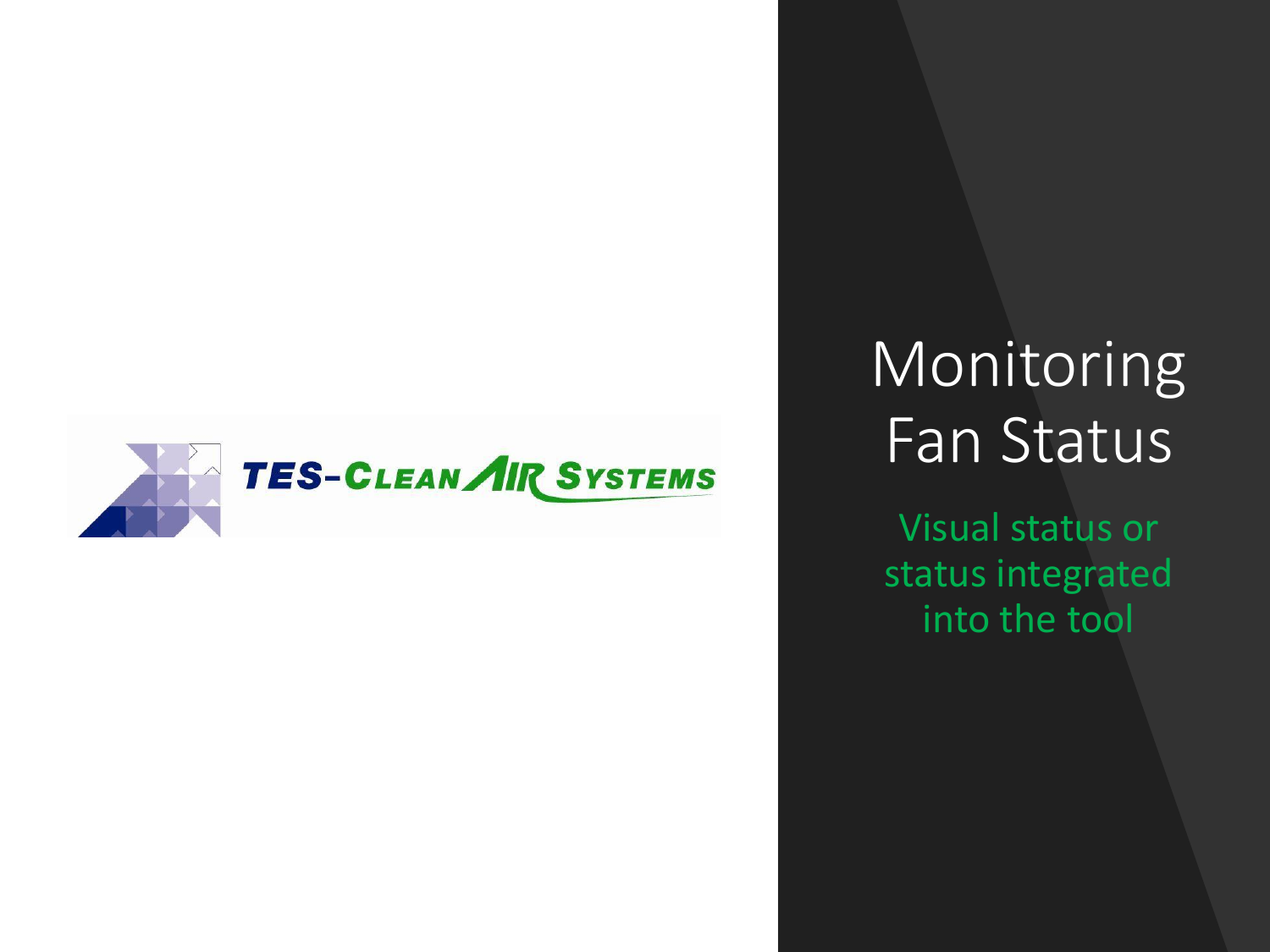To verify fan performance we measure the negative pressure differential of the fan inlet ring compared to ambient using a pressure switch that has contacts that change state when the differential is high enough to indicate a properly working fan. Each fan in the FFU has its' own pressure switch.

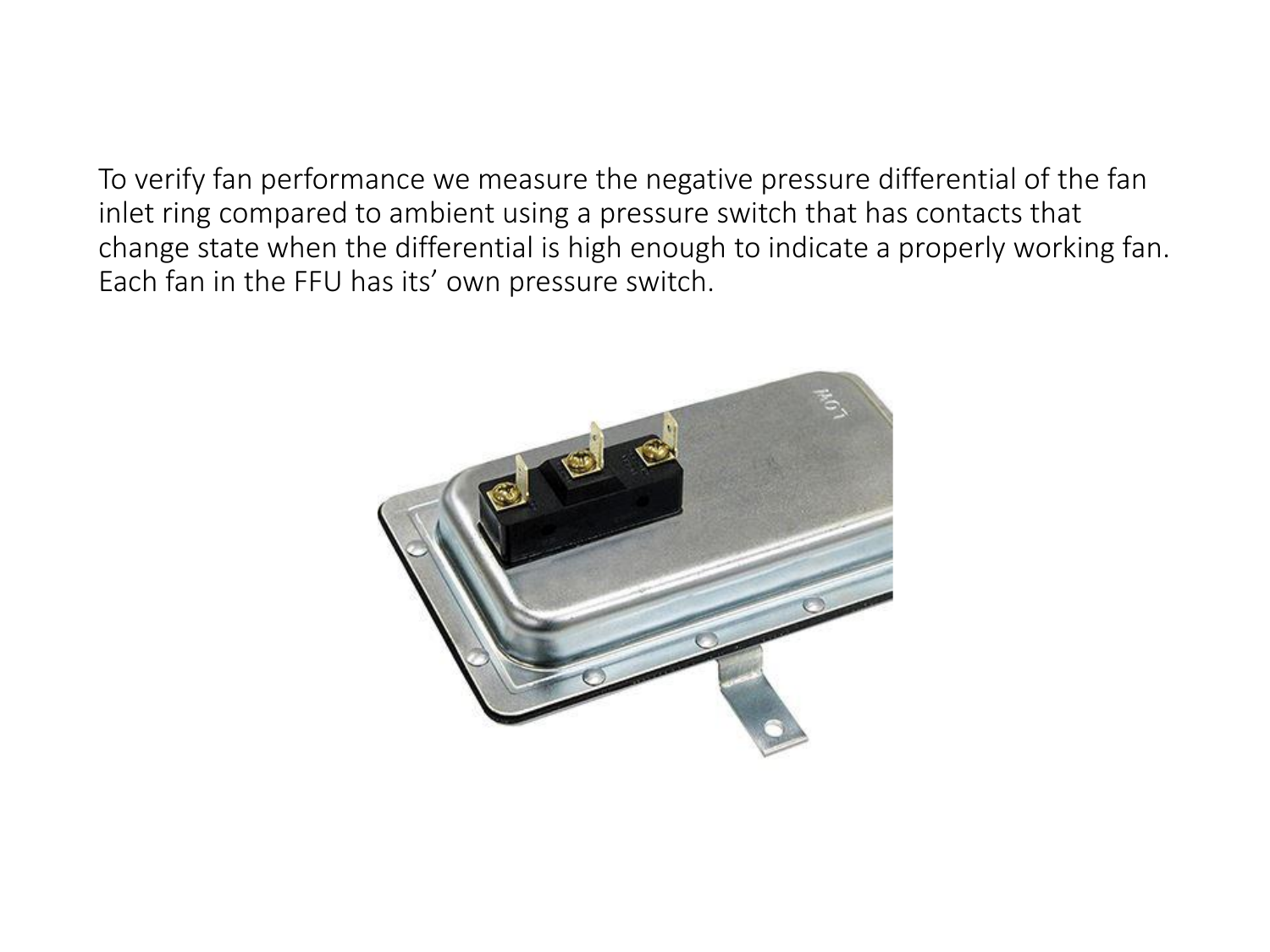For a visual report of the FFUs fan status we use one of two light configurations. In type #1, a green light is lit when the fan(s) are reporting proper fan functionality. The green light can be on the FFU or remotely located via a detachable cable to allow for installation at a convenient place on the front of your tool.

## **Cable connection at the FFU Remote cable, optional**





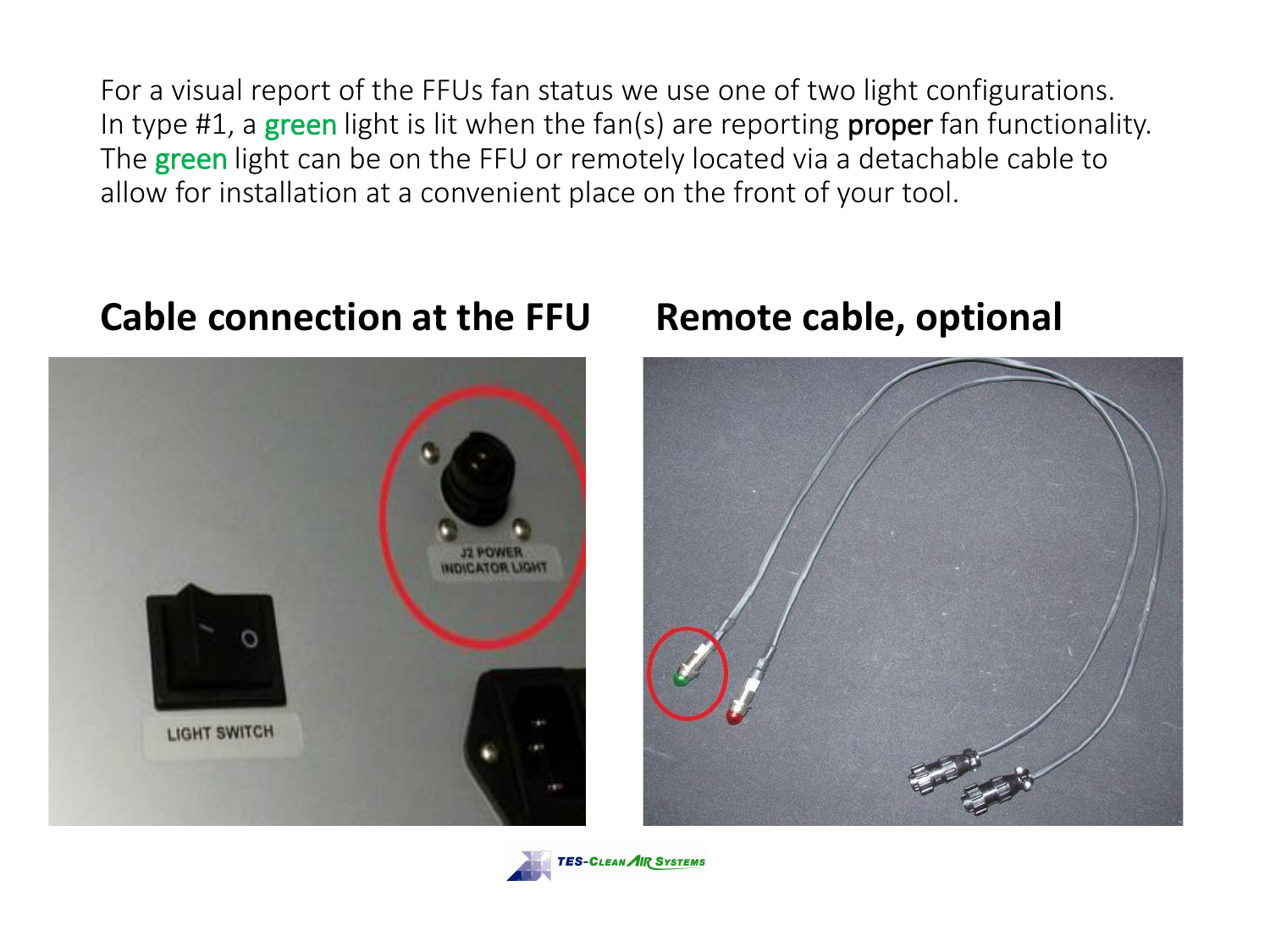The  $2^{nd}$  configuration is a red light which lights up when the fan(s) are reporting improper fan functionality. The red light can be on the FFU or remotely located via a detachable cable to allow for installation at a convenient place on the front of your tool.

### **Cable connection at the FFU Remote cable, optional**